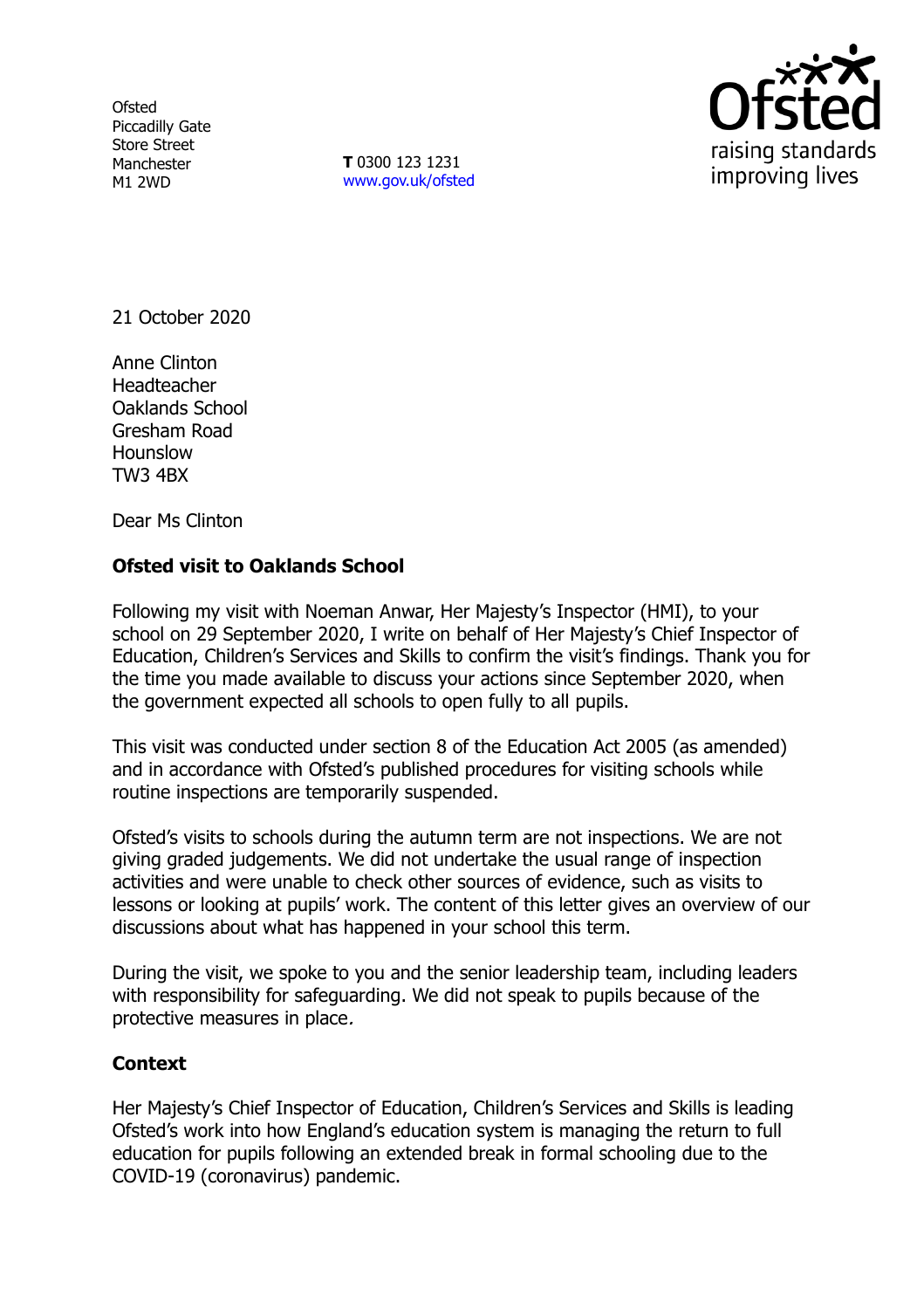

In undertaking this focused work, HMI are visiting a broad range of schools. HMI will visit a sample of:

- approximately 1,200 schools across all Ofsted grades (outstanding, good, requires improvement and inadequate)
- maintained schools, academies and free schools, special schools and centres of alternative provision, including those in cities, and coastal, town or rural communities.

The information from this visit will feed into Ofsted's national reporting so that the insights can be shared with the government and the education sector. We did not find any significant concerns during the visit. In such a case, an inspection report would be published on our website and available to parents and carers.

We did not consider your response to COVID-19 during the spring and summer terms 2020, when the school was not open to all pupils.

## **From this visit, inspectors noted that:**

- The school opened to all pupils on 3 September 2020. Pupils have been attending on a full-time basis since this date. This includes pupils who were new to the school.
- **Pupils' attendance is lower than it would typically be at this time of the year.** Some pupils with complex medical needs are not attending school. You are working with families and external professionals to support these pupils to return to school safely and as soon as possible.
- Throughout the school, all pupils are studving the usual curriculum and learn the same subjects as previously. To ensure that all the usual subjects are taught, you have made changes to the way that art, design and technology, music and physical education are organised and delivered.
- Initially, teachers in all year groups are focusing on re-establishing pupils' language and communication skills, including pupils' use of visual strategies. You said that this focus was important because it would help pupils to express their needs, as well as understand and follow new school routines. Teachers' planning aims to compensate for pupils' limited access to therapeutic provision over the last six months.
- Teachers are currently checking all pupils' new starting points, focusing first on English and mathematics. You and your team intend to use the information to adjust planning further to meet each pupil's specific needs.
- Pupils in Years 10 and 11 and students in the sixth form access vocational training and are studying for accredited qualifications. These opportunities, including work experience placements, remain the same as in previous years. You